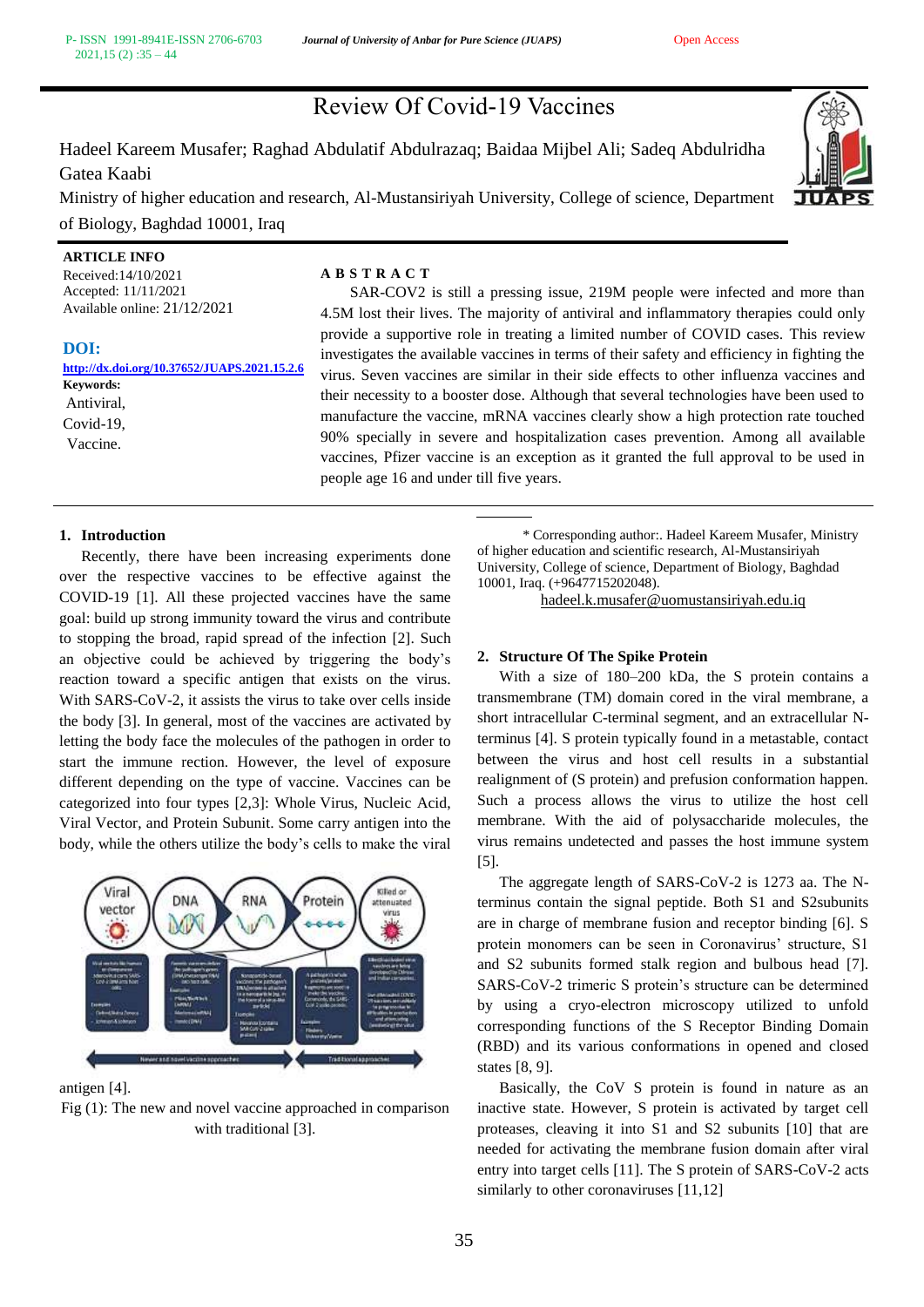# **3. Spike Protein Function**

The S protein on the virus' surface is the major factor in the infection [13]. This trimeric class I TM glycoprotein act as a point of entry for the virus. Further, the SARS-CoV-2' S protein plays another function during viral infection by mediating receptor recognition, fusion, and cell attachment. [9,13,14,15,16,17]. The S protein that binds to the receptor is the main unit located on the surface of the viral envelope [9,17]. The S1 domain holds RBD, which binds the virus into the receptor, while the S2 domain carries the HR1 and HR2 domain[18].

# **4. Receptor Binding**

It can be seen that recognizing the receptor ACE2 allows the SARS-CoV-2, S protein to bind to the host cell [17]. ACE2 is a homolog of ACE, which converts angiotensin I to angiotensin 1–9 [19]. ACE2 exists in the intestine, lung, and other organs such as the kidney and heart. Also, it is found on the major expressing cells, which are alveolar epithelial type II cells [20]. The formation of endosomes is promoted when the S1 subunit of the SARS-CoV S protein binds with ACE2, which triggers viral fusion activity under low pH [21].

S protein and ACE2 interaction might be used to detect intermediate hosts of SARS-CoV-2. The reason behind the selection of ACE2 is that it comes from species with a conserved primary structure like mammals and birds [22]. A comparison to measure the binding affinities between ACE2 and SARS-CoV-2 S from different mammals and animals like snakes and turtles. The result showed that the ACE2 of *Bovidae* and *Cricetidae* interacted well with SARS-CoV-2 S RBD; however, the ACE2 from turtles and snakes could not. Within the S1 subunit, specifically the RBD region, the S protein binds to ACE2, resulting in viral attachment mediation as a trimer to host cells [8]. At 14.7 nM dissociation constant (KD), COVID 19 S binds to human ACE2. It is good to note that S protein is 325.8 nM [8], which means it is more sensitive to ACE2 than is SARS-CoV S. During an investigation of COVID 19 proteins, it has been found that there is 24% difference in S between SARS-CoV-2 and SARS-CoV, while RBD is only 23%[23].

# **5. Viral Fusion**

Viral and host cell membrane's fusion lead to viral genome's release into the host cell. The basis of fusion is the cleavage of both S1 and S2 subunits. The subunits take a noncovalent state waiting the viral fusion to happen by host proteases such as TMPRSS2, which is essential for S protein priming [11,31,32, 24]. The previous literature indicated that COVID 19 S has multiple furin cleavage sites. In other words, this raises the probability of being cleaved by furin-like proteases and eventually, infectivity is enhanced [25,26,27,28]. What happened in 1997, the avian influenza outbreak that took place in Hong Kong was a good example of the furin-like cleavage domain [29,30,31,32,33]. To sum up, the SARS-CoV-2 is more contagious than the previous SARS due to the presence of a specific furin cleavage site. The 6-HB, FP in the N-terminus, and two HR domains on S2 are all essential for viral fusion [34]. Under the action of some special ligands, the fusion protein undergoes a conformational change and then inserts into the host cell membrane [35].

# **6. Types Of Covid-19 Vaccine**

# **7. Whole Virus**

These types of vaccines work by using an inactive pathogen that enhances the immune response. It can be subdivided into two types. First, live attenuation uses a weakened form of the virus that can grow and replicate without causing illness [36]. Second, inactivated that contain viruses with terminated genetic material by heat, chemicals, or radiation; as a result, they become unable to infect cells and duplicate but can activate the immune system's response<sup>[37]</sup>.

As far as we know from released information by vaccine's manufacturers, advanced technology is being used in both types to be approved by regulatory authorities. However, the first type is more likely to cause infection to individuals with relatively weak immunity and need special storage conditions (-90C). Such conditions add a heavy burden on third-world countries in terms of cost and time of distribution. Rarely, the vaccinated people of this type of vaccine could be prone to a more pathogenic form and triggering disease [38]. The second type of vaccine (inactivated) could be safer than live ones as it contains the disease-causing virus or parts of the virus and is suitable to individuals with compromised immunity; however, it requires cold storage [39,40,41]

# **8. Whole Virus Mechanism of Action 8.1. Active**

This type of vaccine uses natural pathogens but in a weakened version. The body's immune system will react similarly when other pathogens invade cells, so it activates its defenses toward it, such as killer T, helper T cells, and antibody-producing B cells[40].

This reaction persists till the virus is off the system. In other words, there is enough time for memory cells to develop against the virus. As a result, it is suitable for the immune system to be exposed for the whole attenuated [41].

### **8.2. Inactive**

Although the genetic material of the virus is terminated, it may still carry several proteins that the immune system could identified and take an action; this action will be limited as the mentioned proteins could not infect cells. Based on this, mild stimulation of antibody will occur for a short time. The way of administration of these vaccines comes alongside with adjuvants and may need booster doses[42].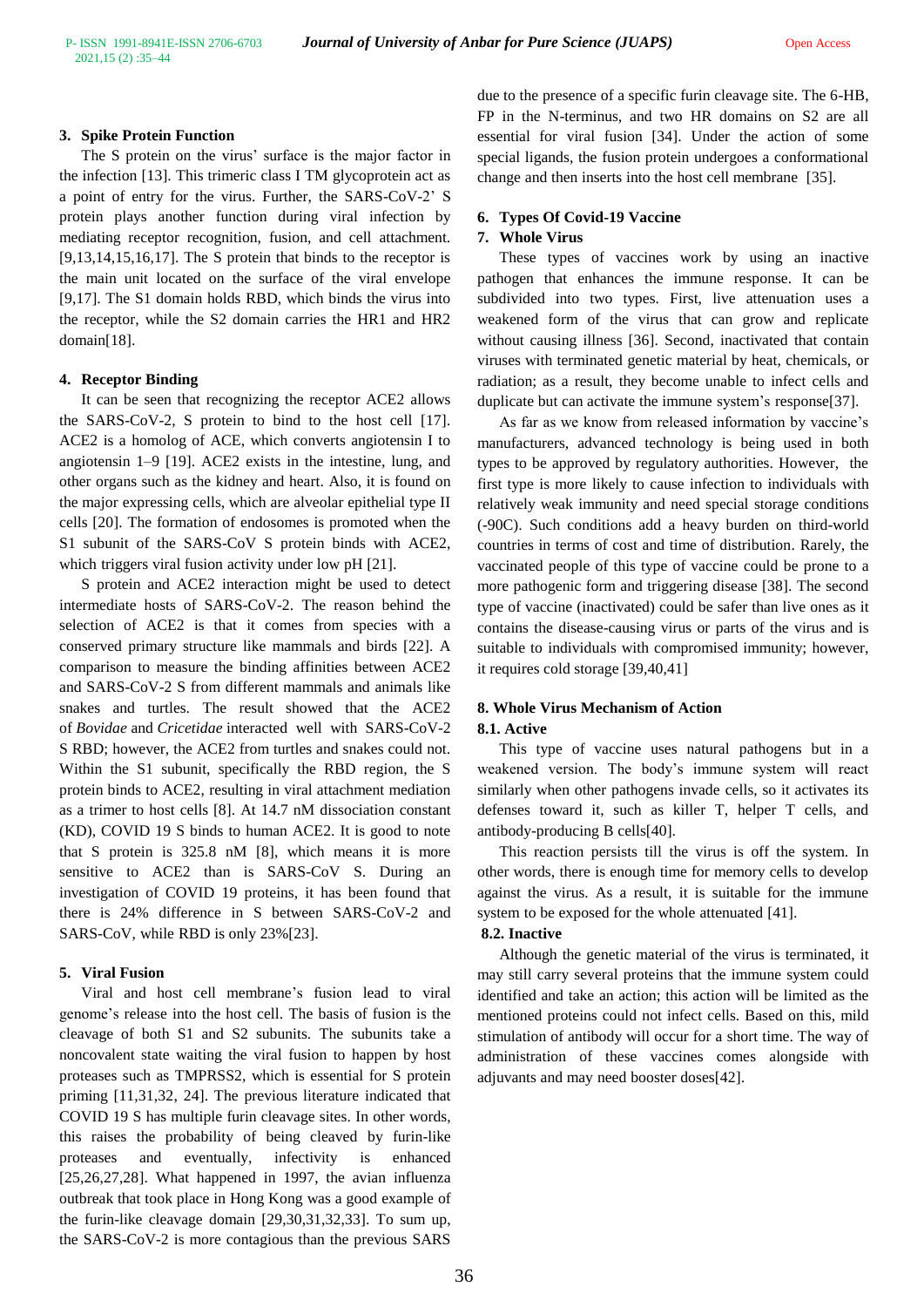

#### Live attenuated virus vaccines



Fig (2): Mechanisms of immune response against live attenuated vaccine and inactivated vaccine [40]

## **9. Sino Pharm Vaccine**

This vaccine used an applied technique in a wide range of vaccines like Rabies. It is simply made of virus particles grown in culture and cannot cause disease [43]. The virus was cultivated in a qualified Vero cell line for propagation, and the supernatant of the infected cells was inactivated with βpropiolactone (1:4000 vol/vol at 2 to 8 °C) for 48 hours. Following clarification of cell debris and ultrafiltration, the second β-propiolactone inactivation was performed in the same conditions as the first inactivation [44]. It was 79% effective, as announced by the manufacturer. It is authorized for people between 18 to 60 years of age [45]. It cannot be given to people 60 years or older who suffer from fever and patients with active COVID-19 until the isolation period is complete. The effectiveness for Pregnant women is not yet tested [44,45]. It is given as a single dose vial, Intra-muscular through Deltoid Muscle [44, 45].

# **10. Vaccine Common Side Effects**

#### **10.1. Local Reactions**

The injection site may show flush, swelling, scleroma, rash, and itching.

### **10.2.Systemic Adverse Reactions**

Headache is fallen under very common. For common ones; fever, fatigue, muscle ache, joint pain, cough, difficulty breathing, nausea, diarrhea, and itchy skin [44,45].

# **11. Nucleic Acid**

These vaccines use either RNA or DNA, which are genetic materials that instruct a cell to produce the antigen. The viral spike protein is the one in the COVID-19 case. This will lead the human body to produce antigens and eventually start the immune response. The benefits of these vaccines are easy to manufacture and relatively cheaper than the others. The body initiates a strong immune reaction because the mass production of the antigen is done inside the human cells [36, 46, 47]. RNA vaccines require storage conditions of -70C or a similar range; such conditions might impose challenges for low-income countries [47, 48].

The advantages of this vaccine are no risk associated with it as no live components will trigger the disease. The immune response involves B cells and T cells. Relatively easy to manufacture. The disadvantage of nucleic acid vaccines is that they require ultra-cold storage; booster shots may be required, it could be approved for emergency use for human subjects, but it is still not fully licensed for use by accredited health organizations [48,49].

# **12.Immune Response for RNA Vaccines**

RNA type of vaccines uses one of two following methods, self-amplifying RNA (saRNA)- molecular templates utilized by cellular reactors to produce proteins or the antigen of interest in messenger RNA (mRNA). The integration of these two with human genetic materials is almost zero because of their transitory character. RNA driven into cells using similar techniques being developed for DNA vaccines or can be injected by itself within nanoparticles like what applied in Pfizer's vaccine against COVID 19 [50,51,52]. Once the DNA or RNA starts producing antigens inside the cell, these antigens could fall under detection by the immune system, initiate a reaction. The reaction comes in the form of killer T cells, helper T cells, and antibody-producing B cells [51,52, 53]. Designing and producing a vaccine against one of its proteins is relatively easy as its pathogen genome has been sequenced. For example, within two months, Moderna's RNA vaccine entered the clinical trials against COVID-19 and SARS-CoV-2 genome being sequenced [54]. The manufacturing process of RNA and DNA vaccines is different. In the case of DNA, it is a straightforward procedure that begins by encoding the antigen and chemically synthesizing it, then end by inserting it into a bacterial plasmid with the help of specific enzymes. Multiple copies of the plasmid are divided within bacteria, then being isolated and purified[54,55].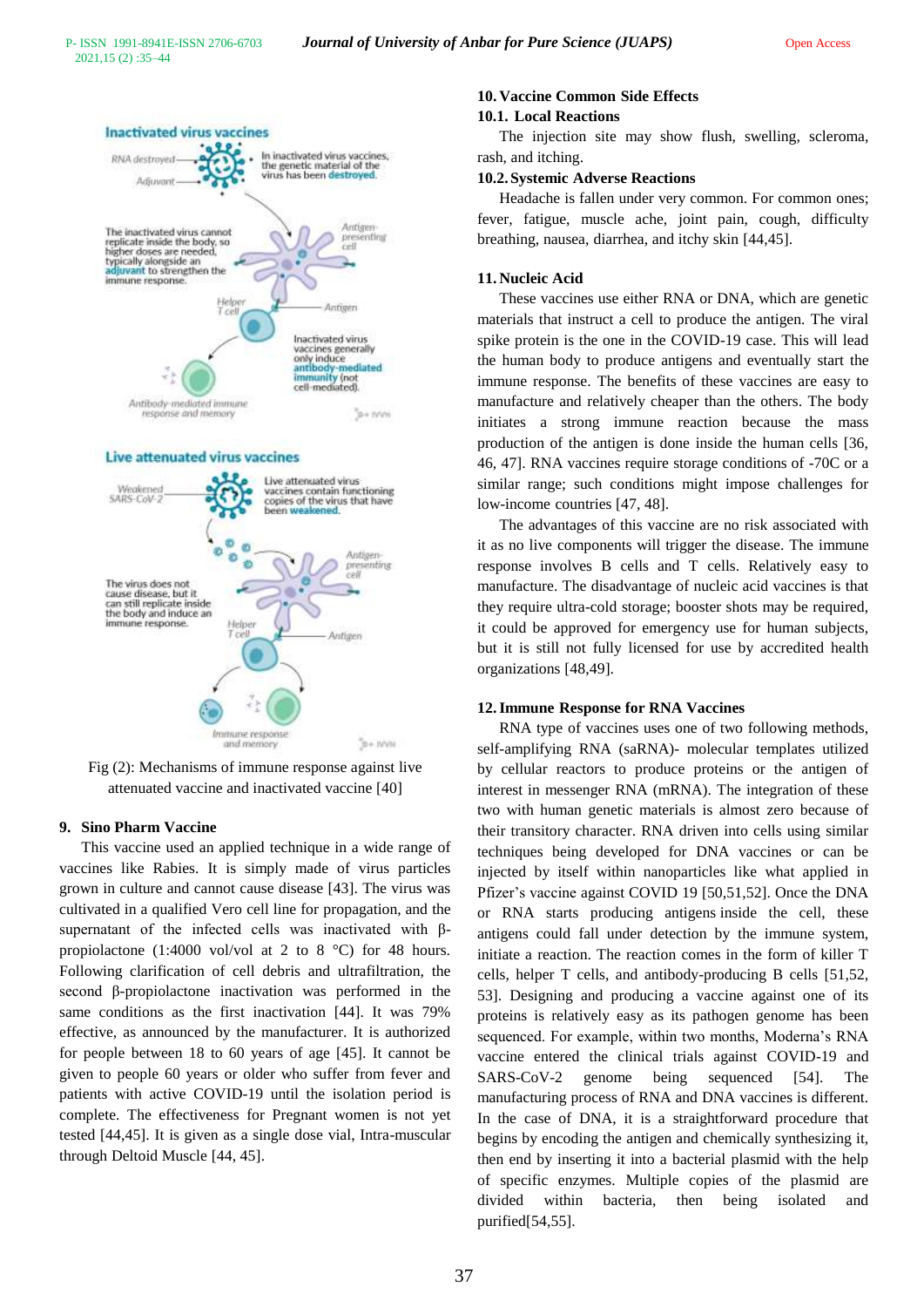This process is easier with RNA vaccines as it is done chemically, without any bacteria or cells, using only a template in the lab. One great advantage in terms of manufacturing DNA and RNA vaccines is reducing the cost significantly and by using the same facilities [55,56].



Fig (3): Mechanism of DNA vaccine and RNA vaccine within immune system [55]

#### **13. Pfizer-BioNTech BNT162b2 Vaccine**

This vaccine was developed by Pfizer and BioNTech. The vaccine is also called BNT162b2 vaccine. The interesting note about this vaccine is guaranteed FDA full approval on August 23, 2021 [57]. This approval makes it the only vaccine that could be given to people aged 16 and under. Basically, it is an mRNA genetic code of the spike protein at the top of the virus that causes COVID19. While in the body, the spike protein starts encoding, releases an immune reaction [57]. In other words, if the body interacts with coronavirus' spike protein, the body will easily identify and terminate it without causing an infection. The vaccine cannot cause COVID-19 disease; no active or whole virus is included in it. After a few days, the mRNA is naturally degraded [58]. The reports stated prevention of 95% from COVID-19 cases.

On the other hand, the general safety and efficacy of the mentioned vaccine assessed in six countries, including USA, Germany, Brazil, where the subjects over 44,000 people in 20 groups of people, 19 people out of the whole subject will be protected from infection. The protection level of Vaccine was equal in terms of ethnicities, ages, and races. This vaccine is given in two split doses. The second dose is given after 21 days as recommended; however, it can be given till 12 weeks after the first dose [57,58]. The route of administration is intramuscularly in the deltoid muscle after dilution [57]. The side effects ranged from pain at the injection site, tiredness, headache, muscle pain, chills, joint pain, and fever lasted for several days. It is good to mention that people experienced these side effects after the second dose [58,59].

#### **14. Moderna Vaccine**

On December 18, 2020, the U.S. Food and Drug Administration issued an emergency use authorization (EUA) for this vaccine. This authorization allows the Vaccine to be distributed in the U.S for use in individuals 18 years and older [60]. Moderna Vaccine has a messenger RNA (mRNA) molecule that contains guidelines to produce a protein from SARS-CoV-2. This Vaccine unable to cause COVID-19, as it does not contain the virus itself [61]. 30,000 people participated in the trials; 50% took the actual vaccine where the rest had placebo injections. The trials were anonymous. The people who received the vaccine showed a 94.1% reduction in the number of symptomatic COVID-19 cases. Out of 14,134 vaccinated people, only 11 got infected compared to 185 infected with symptoms out of 14,073 who received placebo [60,61,62].

The trial revealed an efficacy of 94.1%. While 90.9% efficacy was recorded in severe COVID cases, like heart disease, chronic lung disease, obesity, diabetes, liver disease, or HIV infection [61,62].

Individuals 18 years of age and older can take it according to FDA authorization [61]. Pregnant and breastfeeding women, People with known medical conditions, People who have or had COVID-19 already, had a severe allergic reaction after a previous dose of this vaccine, had a severe allergic reaction to any ingredient of this vaccine [61]. It is given as an injection intramuscular. The Vaccine consists of two split doses given one month apart [61]. Redness and swelling at the site of injection. Tiredness, Headache, Muscle pain, Chills, Fever, and nausea at the whole body [63].

### **15.Inovio Vaccine**

It was released by Inovio Pharmaceuticals, USA. A plasmid pGX9501 designed to encode the SARS-CoV-2 S protein has been evaluated as an antigen. The INO-4800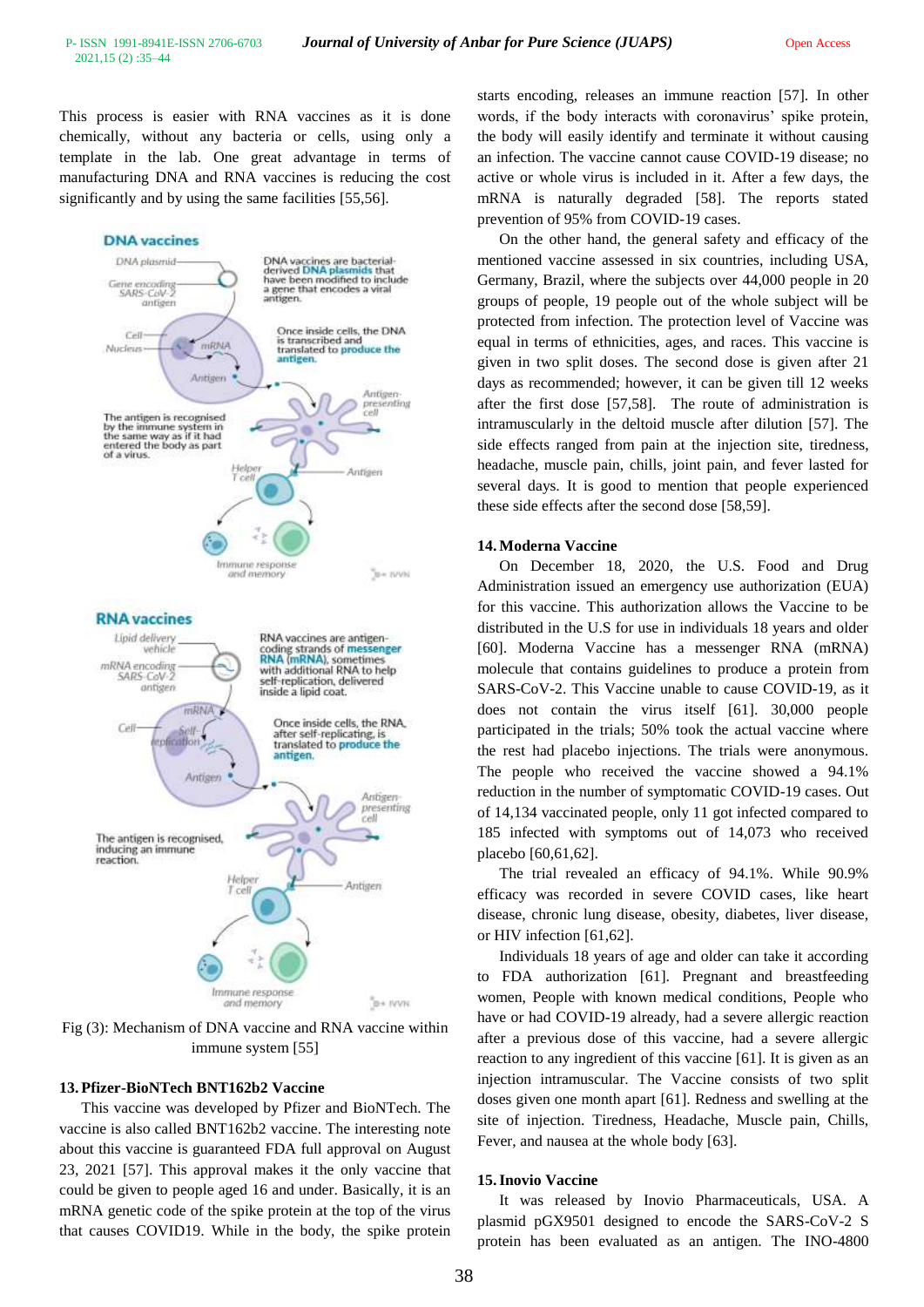vaccine activates both humoral and cellular immune responses; this reaction is seen within a few days after a single shot in guinea pigs and mice [64]. Phase 1 was done to assess the tolerability, safety, and immunogenicity of the vaccine. It is administered intradermally through electroporation [64,65].

Furthermore, an earlier study showed that the vaccine induced eliminating antibodies that inhibit the binding of coronavirus S protein to the ACE2 host receptor [65]. Electroporation is a technique at the vaccine application site that delivers short electrical pulses; this will cause the cell membrane to be increased by utilizing inflammatory cells and APCs permeability, and the absorption of the antigen will be enhanced [66]. Synthetic plasmid DNA encoding the S protein of SARS-CoV-2A, that comes from recombinant *Bifidobacterium longum*, is used in the bacTRL-Spike vaccine. Bifidobacterium is part of the human microbiota, a nonpathogenic anaerobic bacterium. Theoretically, this bacterium increases the immune response against viral infection and as a consequence, improves the host's endurance [66,67].

# **16. Viral Vector Vaccine**

These types of vaccines use a different technique than most traditional ones, as antigens are not actually one of its contents. However, it uses the body's cells to make them. A modified virus (the vector) can do this by delivering genetic code for antigen [68], then infecting and guiding cells to produce large quantities of antigen, which lead to activate an immune response. In other words, the vaccine mimics the infection that occurs naturally by using certain pathogenspractically viruses. A great benefit of this vaccine is generating T and B cells reflecting robust cellular immune response. Ebola is a good example [69]. These vaccines used a proven technology, build up strong immunity. However, the earlier exposure to the vector could reduce effectiveness, manufacturing is relatively complicated [69].

# **17.The Process Of Triggering Immunity Of Viral Vector Vaccines**

In general, antigens and molecules from Viruses' particles are able to activate an immune reaction. Viral vector vaccines use a similar method. The genetic instructions received by host cells to make the antigen from the target pathogen are stitched into the virus vector's genome [69,70]. The vector allows the vaccine to enter the cell and then inject the code for different antigens. The virus normally does not cause any harm, and cells produce antigens without developing the disease [70]. A good example of a virus that developed as vectors is an adenovirus. Viral vector-based vaccines come in two types.

# **18. First: Non-Replicating Vector Vaccines**

These ones produce the vaccine antigen and cannot generate new viral particles.

# **19. Second: Replicating Vector Vaccines**

These vaccines work on an infected cell by making new viral particles and replicating them to other cells making the vaccine antigen [69, 70]. Once it is inside the human body, it starts infecting cells and injecting their genetic material. Antigen made by human cells is like its own proteins at the surface [71]. The immune system will start to react once the foreign antigen is identified. This reaction aims to release antibody-producing B cells and T cells to eliminate the infected cells by examining the repertoire of proteins expressed on the surfaces of cells [71]. This approach has one challenge in case that people are exposed to the virus vector before and develop an immune response against it. As a result, this will reduce the effectiveness of the vaccine. Based on the above, if a second dose is needed, it should use a different virus vector [71].

# **20. How Easy Are They To Manufacture**

Scalability is the main obstacle in the production of vaccines. Because the old manufacturing method grows viral vectors in cells attached to a substrate, not in free-floating cells, and is hard to do in mass production. Suspension cell lines come to service, allowing viral vectors to be grown in large bioreactors. The assembling process of the vector vaccine is sophisticated, undergoing a series of steps and components, all participating in increases the risk of contamination. This makes costs go up as they need extensive testing after every step. [70,71].





Fig (4): Showe viral vector vaccine replication and the trigger of immune response [70]

# **21. Oxford-AstraZeneca**

This vaccine was designed at Oxford University, a replication-deficient chimpanzee adenoviral vector ChAdOx1, containing COVID19 structural surface glycoprotein antigen [72]. April 23, 2020, a clinical trial in the UK was initiated, followed by three other randomized controlled trials across the UK, Brazil, and South Africa [73]. The immunogenicity results of vaccine from the phase 1/2 UK study, COV001, and phase 2 show a good level of safety represented by neutralizing antibodies generation of the interferon-γ enzyme, showing higher antibody tires. This effect improved by the second dose[72,73,74]. The vaccine showed a 70.4% prevention rate of COVID-19 cases as the results by UK and Brazil trials presented. This outcome was received from two different groups of people and dose regimens. While the vaccine showed higher prevention reached 73% in individuals who suffer from one underlying medical condition. The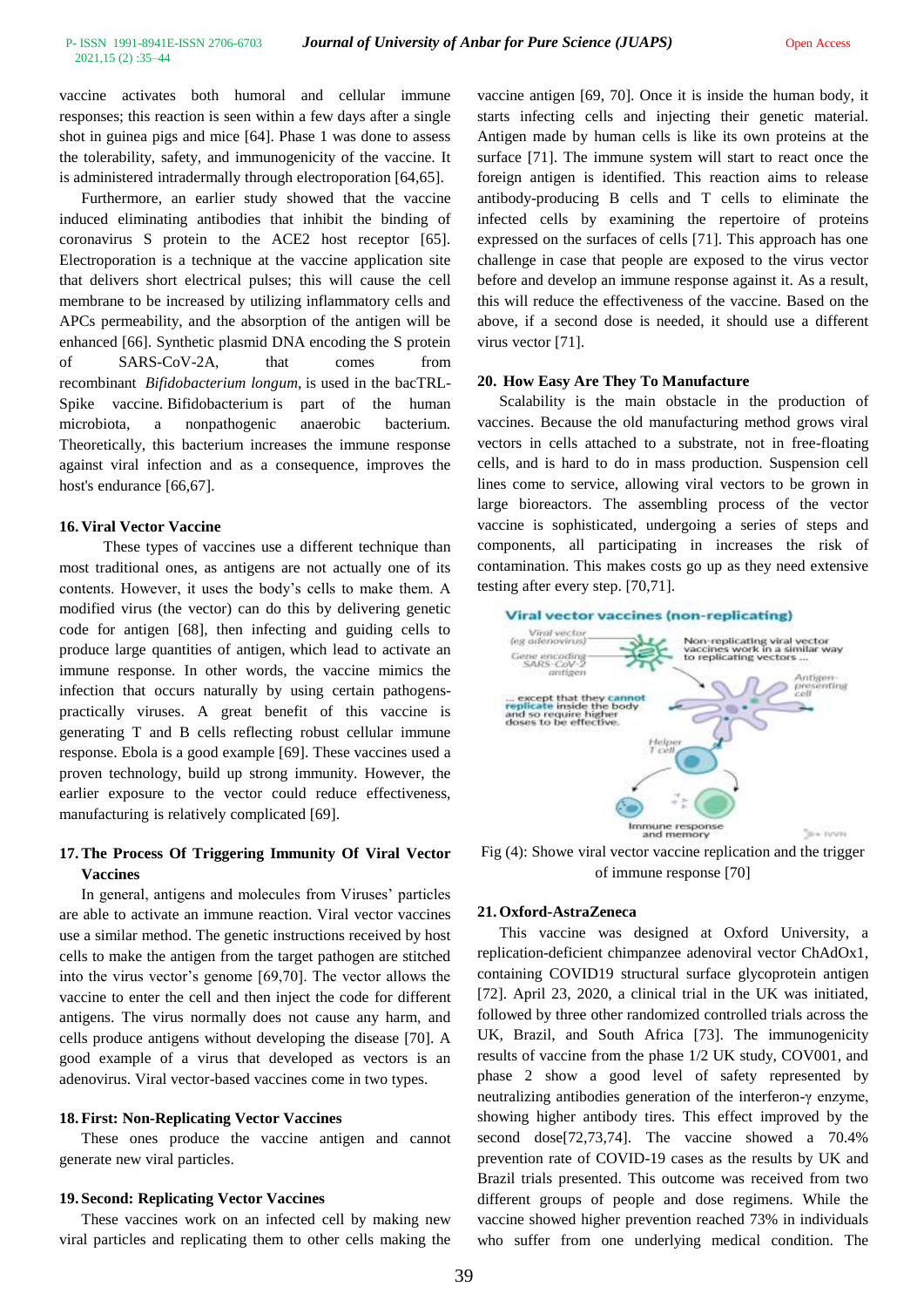vaccine showed no significant difference in immune responses between older adults and young, healthy individuals [72,73]. It is a two-dose course vaccine delivered by intramuscular injection. After 4-12 weeks, The second dose can be given [74]; Pain and tenderness at the injection site are the most common side effects, followed by headache, tiredness, and muscle pain. The rest side effects are similar to seasonal flu [74,75,76].

# AZD1222 Storage And Administration



Fig (5): the guide for Oxford-AstraZeneca vaccine [75].

| ÷<br>Oxford Uni-<br>AstraZeneca |         | Viral vector-<br><i>(genetically</i><br>modified virus) | $\frac{1}{2}$ | Reqular<br>ì<br>fridge<br>temperature |
|---------------------------------|---------|---------------------------------------------------------|---------------|---------------------------------------|
| Pfizer-BioNTech                 |         | <b>RNA</b><br>(part of virus)<br>genetic code)          |               | $-70C$                                |
| a.,<br>Moderna                  |         | <b>RNA</b>                                              | ◇⊃            | $-20C$                                |
| Novavax                         | Pendino | Protein-based                                           |               | Requiar<br>п<br>fridge<br>temperature |
| Janssen                         | Pending | Viral vector                                            |               | Requiar<br>fridge<br>temperature      |

Fig (6): The comparison between vaccines [88]

#### **22. Johnson & Johnson Vaccine**

The vaccine uses existing technology that involves a virus called adenovirus that may develop respiratory infections. Adenovirus' DNA is being modified in order to make COVID-19 Virus particles and subsequently let the body build up an immune reaction [77]. This process cannot cause infection as the adenovirus is unable to multiply. As this system uses stable DNA molecules, no ultra-cold storage is required, eventually, easier to distribute [77]. 90% of the people who received the Johnson & Johnson vaccine, their bodies produced antibodies against SARS-CoV-2 only after a single dose, and greater amounts of antibodies after the second dose [78]. The vaccine manufacturer claim that one dose of their vaccine is 66% effective in preventing COVID-19 cases that ranged from moderate to severe and 100% effective in preventing COVID-19 related to death [79]. It is good to note that this vaccine developed no severe allergic reaction, and side effects were similar to those of other vaccines. Only 9% of volunteers experienced fever [78,79]. Individuals aged 18 and above are eligible to take this vaccine. It has not yet been established for other age groups or anyone who has a severe allergic reaction to any ingredient of this vaccine [77]. It is a single-dose vaccine administered in injection to muscles [77,80]. In terms of side effects, it is similar to other vaccines, posing no risk to health. It does not contradict making consultations with health professionals about medical history before taking the vaccine [77,78,79,80].

### **23. Novavax Vaccine**

It is a protein-based vaccine engineered from the genetic sequence of COVID 19. Carrying a whole, prefusion spike protein using Novavax's recombinant nanoparticle technology [81,82,83]. The advantage of this vaccine is that it cannot cause COVID-19 or replicate. Also, it is stable between 2°C to 8°C, which means it can be shipped and distributed using existing vaccine supply chain channels [84,85,86,87]. Novavax is a patented saponin-based Matrix-M™ that stimulated antigen entry, presented cells into the injection site, and enhanced antigen presentation in local lymph nodes, boosting immune response [88]. The Novavax is given in two doses; the clinical trial done in the UK was effective by 89.3% in preventing Covid-19 among the participants in its Phase 3, and around 86% effective against the new UK variant [87,88]. Before the vaccine is being submitted for approval by a regulator. More than 15,000 people aged between 18-84 participated in Phase 3 trials, the final stage. Most of the cases were the South African variant, Novavax said, the vaccine was 60% effective for the people who did not have HIV [88].

### **24. Discussion**

A recent report by CDC showed that Among adults aged 65–74 years, the effectiveness of complete vaccination for preventing hospitalization was 96% for Pfizer-BioNTech, 96% for Moderna, and 84% for Janssen COVID-19 vaccines; among adults aged  $\geq$ 75 years, the effectiveness of complete vaccination for preventing hospitalization was 91% for Pfizer-BioNTech, 96% for Moderna, and 85% for Janssen COVID-19 vaccines [57,57, 61,62]. It is good to mention that the antiviral drugs and hydroxychloroquine show significant side effects and have been prescribed based on compassion; scientific evidence supports its effectiveness against SARS-CoV-2. When considering convalescent plasma as a treatment option, it should be hyperimmune and contain high antibody titers [57, 63]. Since there is no clue how long the antibody is still high after the infection end, there is a short time window to donate after a patient's full recovery. According to the physiopathology of COVID-19 severe patients should be privileged over critical ones in order to reduce mortality and improve outcomes [60,61].

#### **25. Conclusion**

This review found that the Sinopharm vaccine is relatively easy to manufacture and does not require strict storage conditions. Such a feature allowed this vaccine to be distributed in undeveloped countries smoothly. However, these vaccines showed medium production against the infection 60 to 70% compared to MRNA vaccine like Pfizer bio that offers high protection 99.6%. It could be true that Pfizer and Moderna vaccine show such protection, but it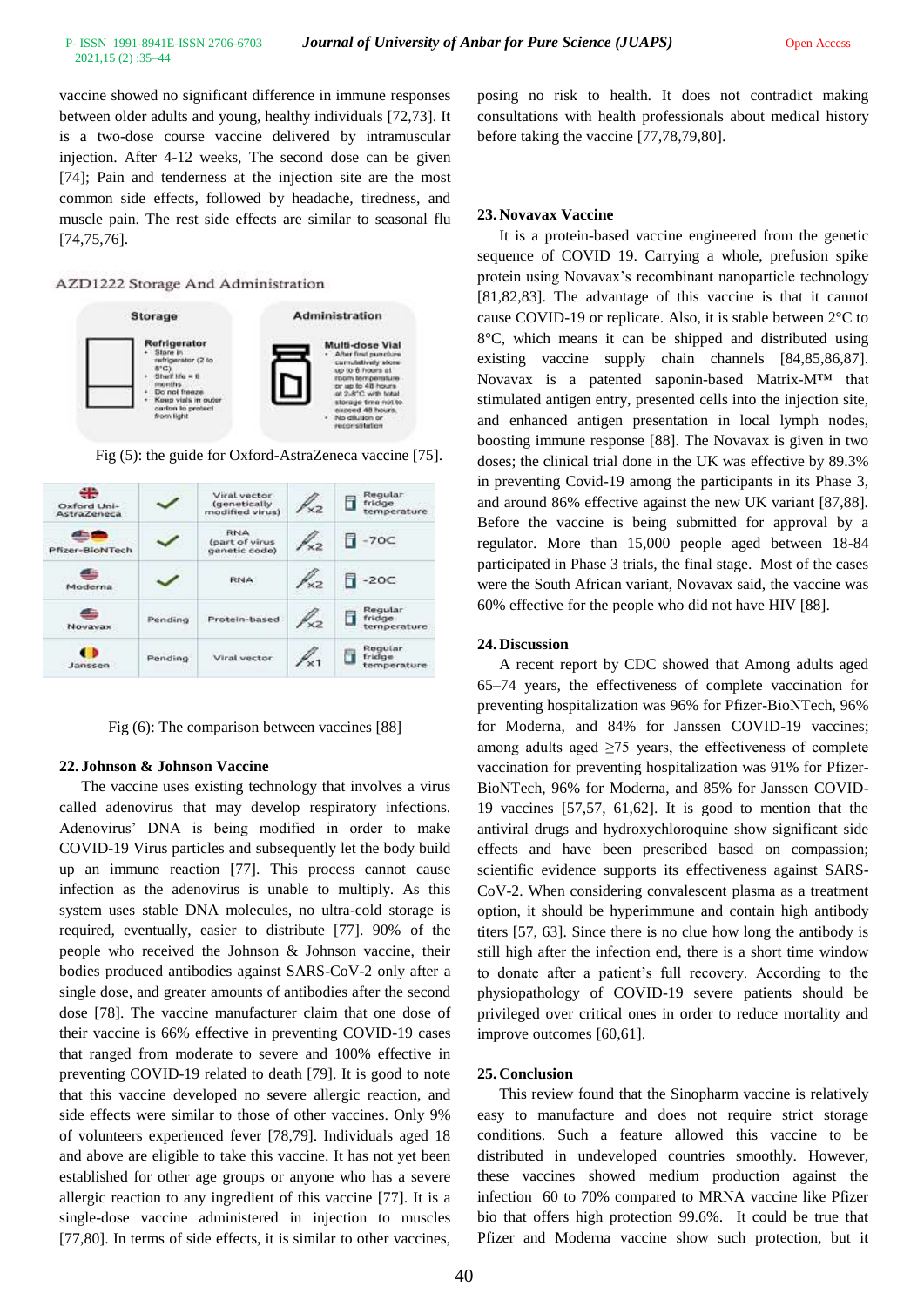2021,15 (2) :35–44

required special storage conditions and a high cost of production. The future vision is that the above vaccine requires a supported dose to increase the level of immunity inside the individual body, even though some manufacturers recommend a third poster shut like Pfizer did. This review notices that all vaccines are licensed for emergency use only as they carry side effects, as we have seen earlier in this review.

# **26. Acknowledgement**

This works was sponsored by Biology Department /College of science/Al-Mustansiriyah University (WWW.uomustansiriyah.edu. Iq) Baghdad/ Iraq. I would like to express my special thanks to Mohammed Alarab for proof writing this review..

# **27. References**

- 1. Hui DS, Azhar EI, Madani TA, et al. : The continuing 2019-nCoV epidemic threat of novel coronaviruses to global health - The latest 2019 novel coronavirus outbreak in Wuhan, China. Int J Infect Dis. 2020; 91:264–6.
- 2. Liu C., Zhou Q., Li Y., Garner L.V., Watkins S.P., Carter L.J., Smoot J., Gregg A.C., Daniels A.D., Jervey S. Research and development on therapeutic agents and vaccines for COVID-19 and related human coronavirus diseases. ACS Central Science. 2020;6:315–331.
- 3. Callaway E. The race for coronavirus vaccines: a graphical guide. Nature. 2020;580(7805):576.
- 4. Bosch BJ, van der Zee R, de Haan CA, Rottier PJ. The coronavirus spike protein is a class I virus fusion protein: structural and functional characterization of the fusion core complex. J Virol. 2003;77:8801–11.
- 5. Watanabe Y, Allen JD, Wrapp D, McLellan JS, Crispin M. Site-specific glycan analysis of the SARS-CoV-2 spike. Science. 2020;369:330–3.
- 6. Xia S, Zhu Y, Liu M, Lan Q, Xu W, Wu Y, et al. Fusion mechanism of 2019-nCoV and fusion inhibitors targeting HR1 domain in spike protein. Cell Mol Immunol. 2020;17:765–7.
- 7. Tang T, Bidon M, Jaimes JA, Whittaker GR, Daniel S. Coronavirus membrane fusion mechanism offers a potential target for antiviral development. Antivir Res. 2020;178:104792.
- 8. Wrapp D, Wang N, Corbett KS, Goldsmith JA, Hsieh CL, Abiona O, et al. Cryo-EM structure of the 2019 nCoV spike in the prefusion conformation. Science. 2020;367:1260–3.
- 9. Walls AC, Park YJ, Tortorici MA, Wall A, McGuire AT, Veesler D. Structure, function, and antigenicity of the SARS-CoV-2 spike glycoprotein. Cell. 2020;181:281–92 e286.
- 10. Bertram S, Dijkman R, Habjan M, Heurich A, Gierer S, Glowacka I, et al. TMPRSS2 activates the human coronavirus 229E for cathepsin-independent host cell entry and is expressed in viral target cells in the respiratory epithelium. J Virol. 2013;87:6150–60.
- 11. Hoffmann M, Kleine-Weber H, Schroeder S, Kruger N, Herrler T, Erichsen S, et al. SARS-CoV-2 cell entry depends on ACE2 and TMPRSS2 and is blocked by a clinically proven protease inhibitor. Cell. 2020;181:271– 80.e8.
- 12. Du L, Kao RY, Zhou Y, He Y, Zhao G, Wong C, et al. Cleavage of spike protein of SARS coronavirus by protease factor Xa is associated with viral infectivity. Biochem Biophys Res Commun. 2007;359:174–9.
- 13. Wang Q, Zhang Y, Wu L, Niu S, Song C, Zhang Z, et al. Structural and functional basis of SARS-CoV-2 entry by using human ACE2. Cell. 2020;181:894–904.e9.
- 14. Lan J, Ge J, Yu J, Shan S, Zhou H, Fan S, et al. Structure of the SARS-CoV-2 spike receptor-binding domain bound to the ACE2 receptor. Nature. 2020;581:215–20.
- 15. Weissenhorn W, Dessen A, Calder LJ, Harrison SC, Skehel JJ, Wiley DC. Structural basis for membrane fusion by enveloped viruses. Mol Membr Biol. 1999;16:3–9.
- 16. Gui M, Song W, Zhou H, Xu J, Chen S, Xiang Y, et al. Cryo-electron microscopy structures of the SARS-CoV spike glycoprotein reveal a prerequisite conformational state for receptor binding. Cell Res. 2017;27:119–29.
- 17. Hulswit RJ, de Haan CA, Bosch BJ. Coronavirus spike protein and tropism changes. Adv Virus Res. 2016;96:29–57.
- 18. Yan R, Zhang Y, Li Y, Xia L, Guo Y, Zhou Q. Structural basis for the recognition of SARS-CoV-2 by full-length human ACE2. Science. 2020;367:1444–8.
- 19. 19-Cui J, Li F, Shi ZL. Origin and evolution of pathogenic coronaviruses. Nat Rev Microbiol. 2019;17:181–92.
- 20. 20-Donoghue M, Hsieh F, Baronas E, Godbout K, Gosselin M, Stagliano N, et al. A novel angiotensinconverting enzyme-related carboxypeptidase (ACE2) converts angiotensin I to angiotensin 1-9. Circ Res. 2000;87:E1–9.
- 21. 21-Zhang H, Penninger JM, Li Y, Zhong N, Slutsky AS. Angiotensin-converting enzyme 2 (ACE2) as a SARS-CoV-2 receptor: molecular mechanisms and potential therapeutic target. Intensive Care Med. 2020;46:586–90.
- 22. Shang J, Wan Y, Luo C, Ye G, Geng Q, Auerbach A, et al. Cell entry mechanisms of SARS-CoV-2. Proc Natl Acad Sci USA. 2020;117:11727–34.
- 23. Chen Y, Guo Y, Pan Y, Zhao ZJ. Structure analysis of the receptor binding of 2019-nCoV. Biochem Biophys Res Commun. 2020;525:135–40.
- 24. Wan Y, Shang J, Graham R, Baric RS, Li F. Receptor recognition by the novel coronavirus from Wuhan: an analysis based on decade-long structural studies of SARS coronavirus. J Virol. 2020;94:e00127–20.
- 25. Tortorici MA, Walls AC, Lang Y, Wang C, Li Z, Koerhuis D, et al. Structural basis for human coronavirus attachment to sialic acid receptors. Nat Struct Mol Biol. 2019;26:481–9.
- 26. Coutard B, Valle C, de Lamballerie X, Canard B, Seidah NG, Decroly E. The spike glycoprotein of the new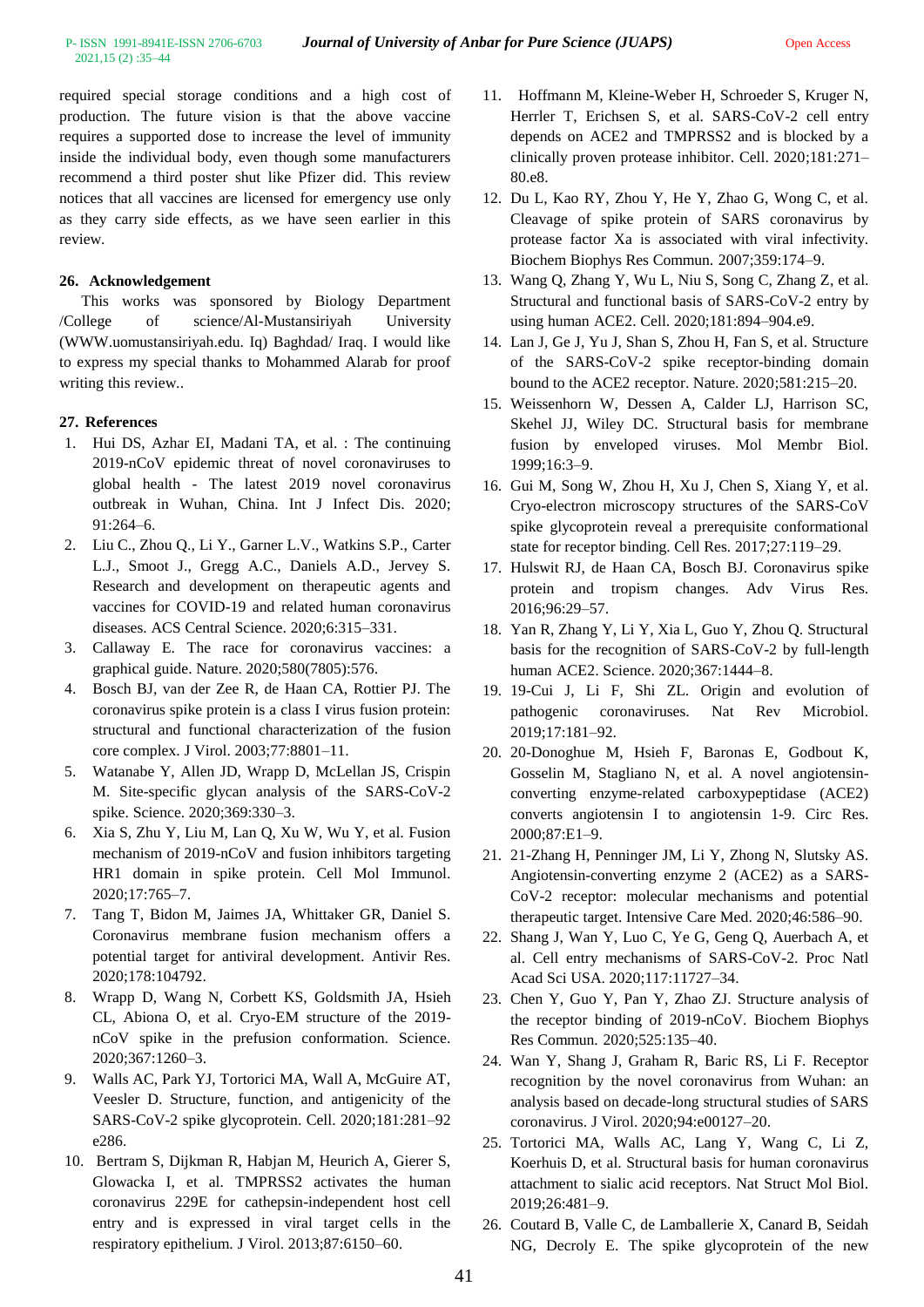coronavirus 2019-nCoV contains a furin-like cleavage site absent in CoV of the same clade. Antivir Res. 2020;176:104742.

- 27. Rabaan AA, Al-Ahmed SH, Haque S, Sah R, Tiwari R, Malik YS, et al. SARS-CoV-2, SARS-CoV, and MERS-COV: a comparative overview. Infez Med. 2020;28:174– 84.
- 28. Hasan A, Paray BA, Hussain A, Qadir FA, Attar F, Aziz FM, et al. A review on the cleavage priming of the spike protein on coronavirus by angiotensin-converting enzyme-2 and furin. J Biomol Struct Dyn. 2020;22:1–9.
- 29. Millet JK, Whittaker GR. Host cell proteases: critical determinants of coronavirus tropism and pathogenesis. Virus Res. 2015;202:120–34.
- 30. Claas EC, Osterhaus AD, van Beek R, De Jong JC, Rimmelzwaan GF, Senne DA, et al. Human influenza A H5N1 virus related to a highly pathogenic avian influenza virus. Lancet. 1998;351:472–7.
- 31. Kido H, Okumura Y, Takahashi E, Pan HY, Wang S, Yao D, et al. Role of host cellular proteases in the pathogenesis of influenza and influenza-induced multiple organ failure. Biochim Biophys Acta. 2012;1824:186– 94.
- 32. Heurich A, Hofmann-Winkler H, Gierer S, Liepold T, Jahn O, Pohlmann S. TMPRSS2 and ADAM17 cleave ACE2 differentially and only proteolysis by TMPRSS2 augments entry driven by the severe acute respiratory syndrome coronavirus spike protein. J Virol. 2014;88:1293–307.
- 33. Limburg H, Harbig A, Bestle D, Stein DA, Moulton HM, Jaeger J, et al. TMPRSS2 is the major activating protease of influenza A virus in primary human airway cells and influenza B virus in human type II pneumocytes. J Virol. 2019;93:e00649–19.
- 34. Ou X, Liu Y, Lei X, Li P, Mi D, Ren L, et al. Characterization of spike glycoprotein of SARS-CoV-2 on virus entry and its immune cross-reactivity with SARS-CoV. Nat Commun. 2020;11:1620.
- 35. Kawase M, Kataoka M, Shirato K, Matsuyama S. Biochemical analysis of coronavirus spike glycoprotein conformational intermediates during membrane fusion. J Virol. 2019;93:e00785–19.
- 36. Pandey S.C., Pande V., Sati D., Upreti S., Samant M. Vaccination strategies to combat novel corona virus SARS-CoV-2. Life Sci. 2020;117956.
- 37. Grohskopf L.A., Alyanak E., Broder K.R., Walter E.B., Fry A.M., Jernigan D.B. Prevention and control of seasonal influenza with vaccines: recommendations of the advisory committee on immunization practices-United States, 2019–20 influenza season. MMWR Recommendations reports. 2019;68(3):1.
- 38. Grohskopf L.A., Alyanak E., Broder K.R., Walter E.B., Fry A.M., Jernigan D.B. Prevention and control of seasonal influenza with vaccines: recommendations of the advisory committee on immunization practices—

United States, 2019–20 influenza season. MMWR Recommendations reports. 2019;68(3):1.

- 39. Shang W., Yang Y., Rao Y., Rao X. The outbreak of SARS-CoV-2 pneumonia calls for viral vaccines. npj Vaccines. 2020;5(1):1–3.
- 40. Grohskopf L.A., Alyanak E., Broder K.R., Walter E.B., Fry A.M., Jernigan D.B. Prevention and control of seasonal influenza with vaccines: recommendations of the advisory committee on immunization practices— United States, 2019–20 influenza season. MMWR Recommendations reports. 2019;68(3):1.
- 41. Sanal M.G., Duby R.C. An oral live attenuated vaccine strategy against severe acute respiratory syndrome coronavirus 2 (SARS-CoV-2/2019-nCoV) Research Ideas Outcomes. 2020;6:e53767.
- 42. Nuismer S.L., Basinski A., Bull J.J. Evolution and containment of transmissible recombinant vector vaccines. Evol. Appl. 2019;12(8):1595–1609.
- 43. Xia S, Zhang Y, Wang Y, et al. Safety and immunogenicity of an inactivated SARS-CoV-2 vaccine, BBIBP-CorV: a randomised, double-blind, placebocontrolled, phase 1/2 trial. Lancet Infect Dis. 2020 Oct 15;S1473-3099(20):30831–8.
- 44. Wang H, Zhang Y, Huang B, et al. Development of an inactivated vaccine candidate, BBIBP-CorV, with potent protection against SARS-CoV-2. Cell. 2020 Aug 6;182(3):713–21.e9.
- 45. Xia S, Zhang Y, Wang Y, et al. Safety and immunogenicity of an inactivated SARS-CoV-2 vaccine, BBIBP-CorV: a randomised, double-blind, placebocontrolled, phase 1/2 trial. Lancet Infect Dis. 2020 Oct 15;S1473-3099(20):30831–8.
- 46. Chen WH, Strych U, Hotez PJ, et al.: [The SARS-CoV-2](https://dx.doi.org/10.1007/s40475-020-00201-6)  [vaccine pipeline: an overview.](https://dx.doi.org/10.1007/s40475-020-00201-6) Curr Trop Med Rep. 2020, 1-4. [10.1007/s40475-020-00201-6.](https://dx.doi.org/10.1007/s40475-020-00201-6)
- 47. L. Li, N. Petrovsky Molecular mechanisms for enhanced DNA vaccine immunogenicity Expert Review of Vaccines, 15 (2016), pp. 313-329.
- 48. Geall A.J., Mandl C.W., Ulmer J.B. Seminars in Immunology. Elsevier; 2013. RNA: the new revolution in nucleic acid vaccines.
- 49. Liu M.A.J.V. A comparison of plasmid DNA and mrna as vaccine technologies. 2019;7(2):37.
- 50. Pardi N., Weissman D. Nucleoside modified mRNA vaccines for infectious diseases. Methods Mol. Biol. 2017;1499:109–121.
- 51. Schlake T. mRNA as novel technology for passive immunotherapy. Cell. Mol. Life Sci. 2019;76(2):301– 328.
- 52. Fabre A-L, Colotte M, Luis A, Tuffet S, Bonnet J. An efficient method for long-term room temperature storage of RNA. Eur J Hum Genet. 2014 Mar;22(3):379–85.
- 53. Maruggi G., Zhang C., Li J., Ulmer J.B., Yu D. mRNA as a transformative technology for vaccine development to control infectious diseases. Mol. Ther. 2019;27(4):757–772.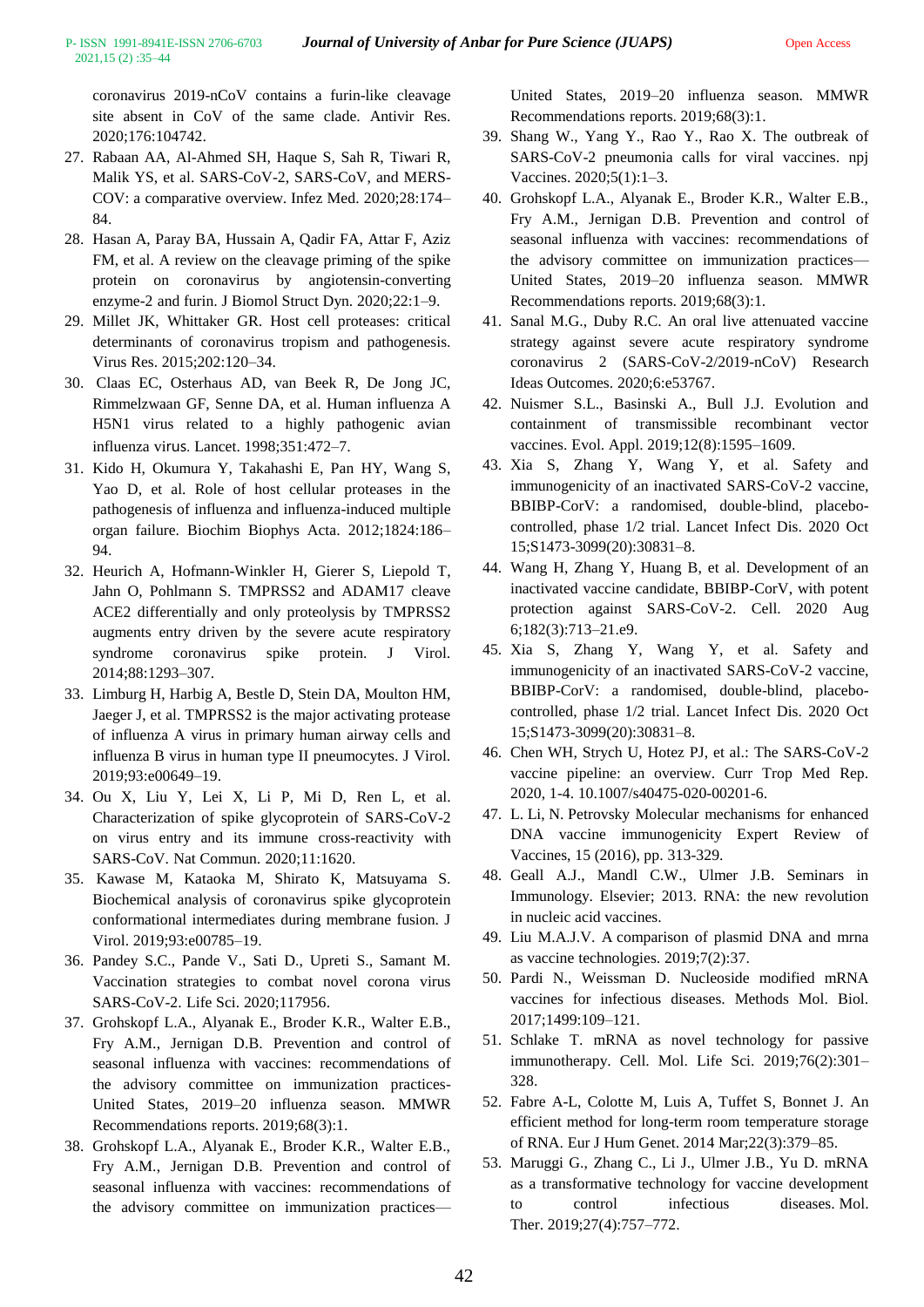- 54. Corbett K.S., Edwards D., Leist S.R., Abiona O.M., Boyoglu-Barnum S., Gillespie R.A., Himansu S., Schafer A., Ziwawo C.T., DiPiazza A.T. 2020. SARS-CoV-2 mRNA Vaccine Development Enabled by Prototype Pathogen Preparedness, bioRxiv.
- 55. Yang Z.-y., Kong W.-p., Huang Y., Roberts A., Murphy B.R., Subbarao K., Nabel G.J. A DNA vaccine induces SARS coronavirus neutralization and protective immunity in mice. Nature. 2004;428(6982):561–564.
- 56. Kirchdoerfer R.N., Cottrell C.A., Wang N., Pallesen J., Yassine H.M., Turner H.L., Corbett K.S., Graham B.S., McLellan J.S., Ward A.B. Pre-fusion structure of a human coronavirus spike protein. Nature. 2016;531(7592):118–121.
- 57. 57[-Pfizer-BioNTech COVID-19 Vaccine\(link is external\)](https://www.fda.gov/emergency-preparedness-and-response/coronavirus-disease-2019-covid-19/pfizer-biontech-covid-19-vaccine) (U.S. Food and Drug Administration 2020).
- 58. [C4591001 Clinical Protocol: A Phase 1/2/3 Study to](https://cdn.pfizer.com/pfizercom/2020-11/C4591001_Clinical_Protocol_Nov2020.pdf)  [Evaluate the Safety, Tolerability, Immunogenicity, and](https://cdn.pfizer.com/pfizercom/2020-11/C4591001_Clinical_Protocol_Nov2020.pdf)  [Efficacy of RNA Vaccine Candidates Against COVID-](https://cdn.pfizer.com/pfizercom/2020-11/C4591001_Clinical_Protocol_Nov2020.pdf)[19 in Health Individuals](https://cdn.pfizer.com/pfizercom/2020-11/C4591001_Clinical_Protocol_Nov2020.pdf) (Pfizer 2020).
- 59. Polack FP, Thomas SJ, Kitchin N, et al. Safety and Efficacy of the BNT162b2 mRNA Covid-19 Vaccine. N Engl J Med. 2020 Dec 10;NEJMoa2034577.
- 60. Anderson EJ, Rouphael NG, Widge AT, et al. Safety and immunogenicity of SARS-CoV-2 mRNA-1273 vaccine in older adults. N Engl J Med. 2020 Dec 17;383(25):2427–38.
- 61. Moderna Therapeutics. Moderna announces longer shelf life for its COVID-19 vaccine candidate at refrigerated temperatures [Internet]. Moderna. 2020 [cited 2020 Dec 20]. Available from: https://investors. modernatx.com/news-releases/news-release-details/ moderna-announces-longer-shelf-life-its-covid-19 vaccine.
- 62. Widge AT, Rouphael NG, Jackson LA, et al. Durability of responses after SARS-CoV-2 mRNA- 1273 vaccination. N Engl J Med. 2020 Dec 3;NEJMc2032195.
- 63. Moderna Therapeutics. Moderna's COVID-19 vaccine candidate meets its primary efficacy endpoint in the first interim analysis of the Phase 3 COVE study. Moderna. 2020 [cited 2020 Dec 19]. Available from: https://investors.modernatx.com/ news-releases/newsrelease-details/modernas-covid- 19-vaccine-candidatemeets-its-primary-efficacy.
- 64. T.R.F. Smith, A. Patel, S. Ramos, D. Elwood, X. Zhu, J. Yan, et al. Immunogenicity of a DNA vaccine candidate for COVID-19 Nat. Commun., 11 (2020), p. 2601.
- 65. K. Modjarrad, C.C. Roberts, K.T. Mills, A.R. Castellano, K. Paolino, K. Muthumani, et al. Safety and immunogenicity of an anti-Middle East respiratory syndrome coronavirus DNA vaccine: a phase 1, openlabel, single-arm, dose-escalation trial Lancet Infect. Dis., 19 (2019), pp. 1013-1022.
- 66. D.O. Villarreal, K.T. Talbott, D.K. Choo, D.J. Shedlock, D.B. Weiner Synthetic DNA vaccine strategies against

persistent viral infections Expert Review of Vaccines, 12 (2013), pp. 537-554.

- 67. J. Liu, R. Kjeken, I. Mathiesen, D.H. Barouch Recruitment of antigen-presenting cells to the site of inoculation and augmentation of human immunodeficiency virus type 1 DNA vaccine immunogenicity by in vivo electroporation J. Virol., 82 (2008), pp. 5643-5649.
- 68. Ura T, Okuda K, Shimada M. Developments in viral vector-based vaccines. Vaccines (Basel). 2014 Jul 29;2(3):624–41.
- 69. Mennechet FJD, Paris O, Ouoba AR, et al. A review of 65 years of human adenovirus seroprevalence. Expert Rev Vaccines. 2019 Jun;18(6):597–613.
- 70. Singh S, Kumar R, Agrawal B. Adenoviral vector- based vaccines and gene therapies: Current status and future prospects. Adenoviruses. 2019;(Chapter 4):53–91.
- 71. Capone S, Raggioli A, Gentile M, et al. Immunogenicity of a new gorilla adenovirus vaccine candidate for COVID-19 [Internet]. bioRxiv; 2020 [cited 2020 Dec 19]. p. 2020.10.22.349951.
- 72. Coughlan L, Sridhar S, Payne R, et al. Heterologous twodose vaccination with simian adenovirus and poxvirus vectors elicits long-lasting cellular immunity to influenza virus A in healthy adults. EBioMedicine 2018; 29: 146– 54.
- 73. Doremalen N, Haddock E, Feldmann F, et al. A single dose of ChAdOx1 MERS provides protective immunity in rhesus macaques. Sci Adv 2020; 6: eaba8399.
- 74. Folegatti PM, Bittaye M, Flaxman A, et al. Safety and immunogenicity of a candidate Middle East respiratory syndrome coronavirus viral- vectored vaccine: a doseescalation, open-label, non-randomised, uncontrolled, phase 1 trial. Lancet Infect Dis 2020; 20: 816–26.
- 75. van Doremalen N, et al. ChAdOx1 nCoV-19 vaccination prevents SARS-CoV-2 pneumonia in rhesus macaques. bioRxiv 2020; https://doi.org/10.1101/2020.05.13.093195 (preprint).
- 76. Folegatti PM, Bellamy D, Roberts R, et al. Safety and immunogenicity of a novel recombinant simian adenovirus ChAdOx2 as a vectored vaccine. Vaccines (Basel) 2019; 7: 40.
- 77. Bos R, Rutten L, van der Lubbe JEM, et al. Ad26 vectorbased COVID-19 vaccine encoding a prefusionstabilized SARS-CoV-2 Spike immunogen induces potent humoral and cellular immune responses. NPJ Vaccines. 2020 ;28;5:91.
- 78. Mercado NB, Zahn R, Wegmann F, Loos C, ChandrashekarA,YuJ,etal.Single-shotAd26vaccine protects against SARS-CoV-2 in rhesus macaques. Nature. 2020 Oct;586(7830):583–8.
- 79. Johnson & Johnson. Johnson & Johnson prepares to resume phase 3 ENSEMBLE trial of its Janssen COVID-19 vaccine candidate in the U.s [Internet]. Johnson & Johnson. 2020 [cited 2020 Dec 19]. Available from: https://www.jnj.com/our-company/ johnson-johnson-